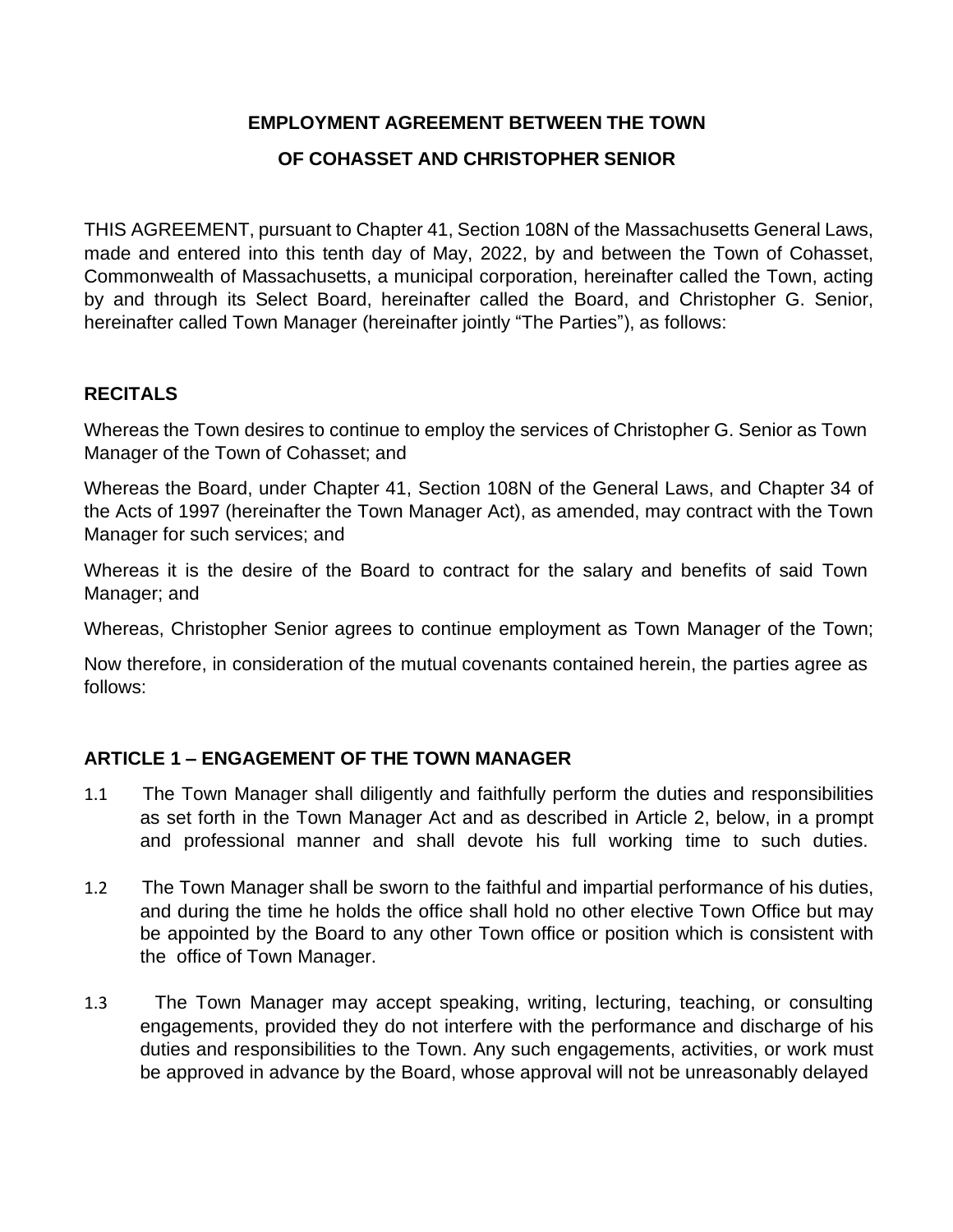or denied, and shall not be in violation of the Massachusetts Conflict of lnterest Law, M.G.L. c. 268A.

### **ARTICLE 2 – SERVICES AND EVALUATION**

- 2.1 The Town Manager will perform the duties and responsibilities of the office as set forth in the Town Manager Act, as amended, and will be the Chief Administrative and Chief Financial Officer of the Town. The Town Manager shall also perform such other duties as may be added or amended from time to time by statute, Town bylaw, or vote of the Board.
- 2.2 The Town Manager shall report and be responsible to the Board and shall act by and for the Board in any matter which they may assign to him relating to his duties hereunder.
- 2.3 The Town Manager shall attend all Annual and Special Town Meetings and all regularly scheduled meetings of the Board unless excused in advance by the Board. He shall also be available at such times as may be necessary to perform the duties of the position of Town Manager as provided herein.
- 2.4 The Town Manager shall execute a bond in favor of the Town for the faithful performance of his duties in such sums and with such sureties as may be fixed and approved by the Board. The cost of all such bonds shall be borne by the Town.
- 2.5 Annually the Board and the Town Manager shall define the goals and objectives which they determine necessary for the proper operation of the Town and the attainment of the Board's policy objectives, and shall further establish a general priority among those various goals and objectives, said goals and objectives to be reduced to writing. They shall generally be attainable within the time limits specified and with the annual operating and capital budgets and appropriations provided by the Town and the events that have occurred during the year.
- 2.6 The Board shall annually review and evaluate the Town Manager subject to a process set forth by the Board. Said review and evaluation shall be based on the goals and objectives developed jointly by the Board and the Town Manager. Further, the Board shall provide the Town Manager with a summary written statement of the evaluation findings of the Board and shall provide an adequate opportunity for the Town Manager to discuss his evaluation with the Board. The individual evaluations of Board members and the summary evaluation shall be part of the Town Manager's personnel file, subject to Section 22(e) of Chapter 30A of the General Laws.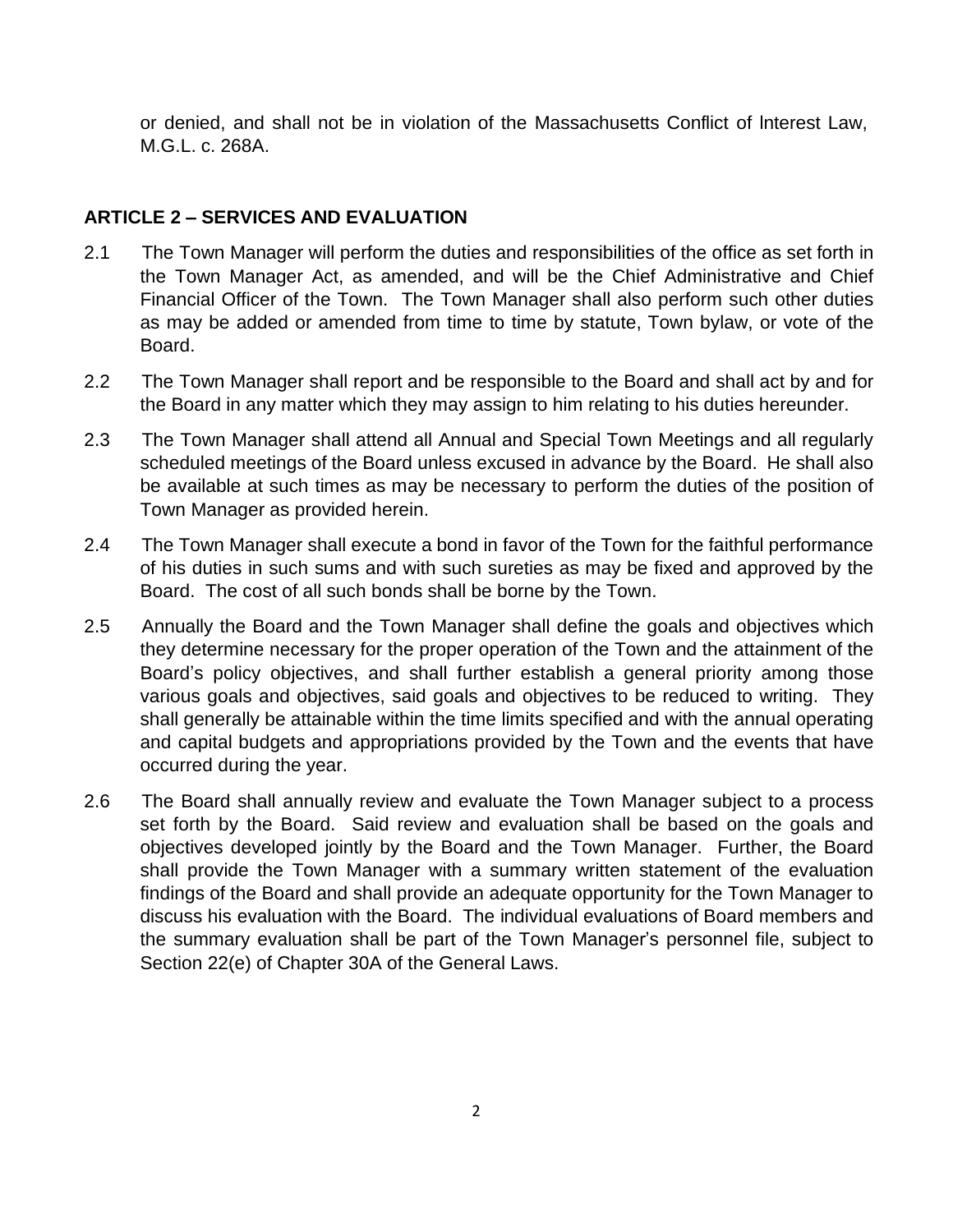#### **ARTICLE 3 – PERIOD OF EMPLOYMENT EXTENSION**

- 3.1 Subject to the other provisions contained herein, the term of the Town Manager's employment shall be extended for an additional three-year period, commencing on January 13, 2023 and continuing through January 12, 2026. The terms and conditions of this Agreement will replace the terms and conditions of the Town Manager's current contract, effective January 13, 2023.
- 3.2 The contract may be negotiated for an additional three years, with each party providing each other with notice by February 28 of the final Agreement year of their intent to renew or not. The parties agree that a notice of intent to not renew by the Select Board must be supported by a majority of the Board and that the current contract shall remain in force and effect so long as the Manager remains employed by the Town.

# **ARTICLE 4 – COMPENSATION**

- 4.1 The Town agrees to pay the Town Manager for services rendered under this agreement, an annual base salary as described below, subject to applicable withholdings and deductions, payable in installments at the same time and manner as other employees of the Town are paid:
	- a) \$175,00, commencing as agreed in previous contract and continuing through June 30, 2023;
	- b) \$179,500, effective July 1, 2023 and continuing through June 30, 2024;
	- c) \$184,500, effective July 1, 2024, and continuing through June 30, 2025;
	- d) \$189,500, effective July 1 2025, and continuing until a new salary figure is agreed upon, or the end of the contract.
- 4.2 Nothing herein shall be construed to prevent the Board from increasing the Town Manager's compensation at its discretion in the event additional duties are assigned to him or as determined by the Board to recognize performance. The Board, however, is not required to increase compensation in such event.
- 4.3 For the purposes of the Fair Labor Standards Act, the Town Manager shall be an 'exempt employee."
- 4.4 The Town Manager shall be reimbursed for ordinary and necessary out-of-pocket expenses including mileage expenses incurred in the performance of his duties as Town Manager, or as an official representative of the Town, subject to the Town's reimbursement policies and in an amount not to exceed \$3,000.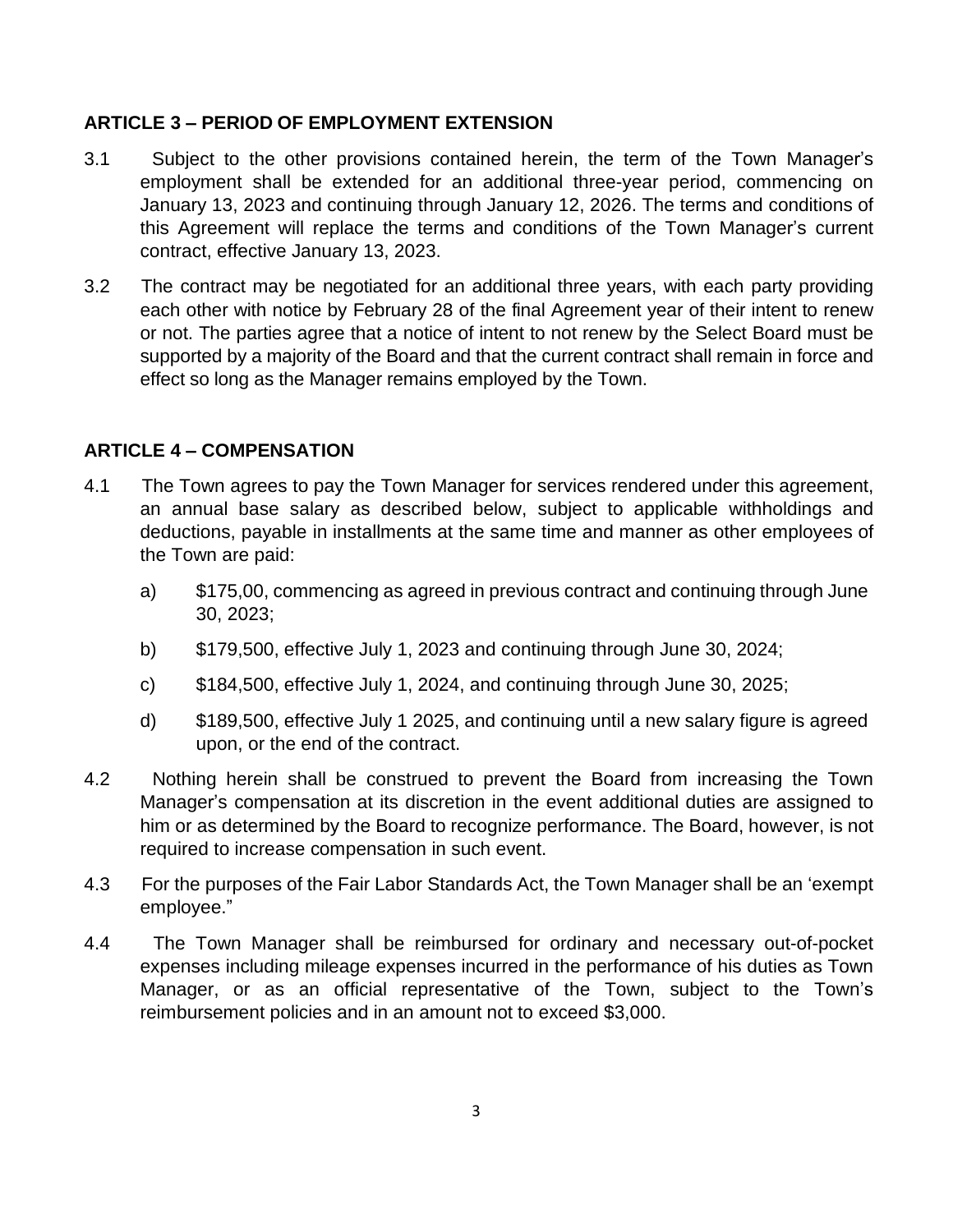#### **ARTICLE 5 – INSURANCE, VACATION, LEAVE, AND ADDITIONAL BENEFITS**

- 5.1 The Town Manager shall be entitled to five (5) weeks of vacation, with pay, for each contract year, consisting of the twelve-month period from January 13 – January 12. A week shall be defined as five (5) working days. Unused time may be accumulated, with a maximum amount of ten (10) weeks to be carried over from year-to-year.
- 5.2 Any accrued, unused vacation time, up to a maximum of ten (10) weeks, remaining at the expiration of this Agreement shall carry over and be credited to the Town Manager if this Agreement is extended/renewed or the parties enter into a new contract.
- 5.3 In recognition of the often-unexpected scheduling demands of the position, the Town Manager may sell back up to ten (10) days of vacation on an annual basis.
- 5.4 The Town Manager shall take into account key dates and deadlines for the Town, including Town Meeting, when scheduling his vacation periods, which he shall schedule in consultation with the Board. In accordance with the Town Manager Act, as amended, he shall designate a qualified officer to perform his duties during such an absence.
- 5.5 The Town shall contribute to the Town Manager's deferred compensation plan as follows:

a) On or about July 1 of each year, an amount of \$7,500.

5.6 The Town Manager may participate in the Town's health insurance plan at the same rate of contribution under the same terms and conditions, including costs, as other full-time non-union employees. In the alternative, the Town Manager may elect not to participate in the Town's plan, in which event he shall receive a payment toward alternative, qualifying health insurance coverage pursuant to the following schedule:

a) For the portion of Fiscal Year 2023 commencing on January 13, 2023, an amount of \$4,500;

- b) For Fiscal Year 2024 commencing on July 1, 2023, an amount of \$9,250
- c) For Fiscal Year 2025 commencing on July 1, 2024, an amount of \$9,250
- d) For the portion of Fiscal Year 2026 commencing on July 1, 2025, an amount of \$4,625.

The in-lieu payment shall be paid out to the Town Manager over twelve months, in equal installments, with the sole exceptions of payments for the portions of Fiscal Years 2023 and 2026 covered by this Agreement, which in each case shall be paid out in equal installments over six months. Proof of alternative insurance shall be provided to the Town by the Town Manager.

If the Town Manager elects to participate in the Town's sponsored health insurance plan, he shall not also be eligible for the in-lieu payment.

5.7 In the event the Town Manager serves as a juror in a federal court or in a state court, he shall receive from the Town the difference between his salary covering the period of such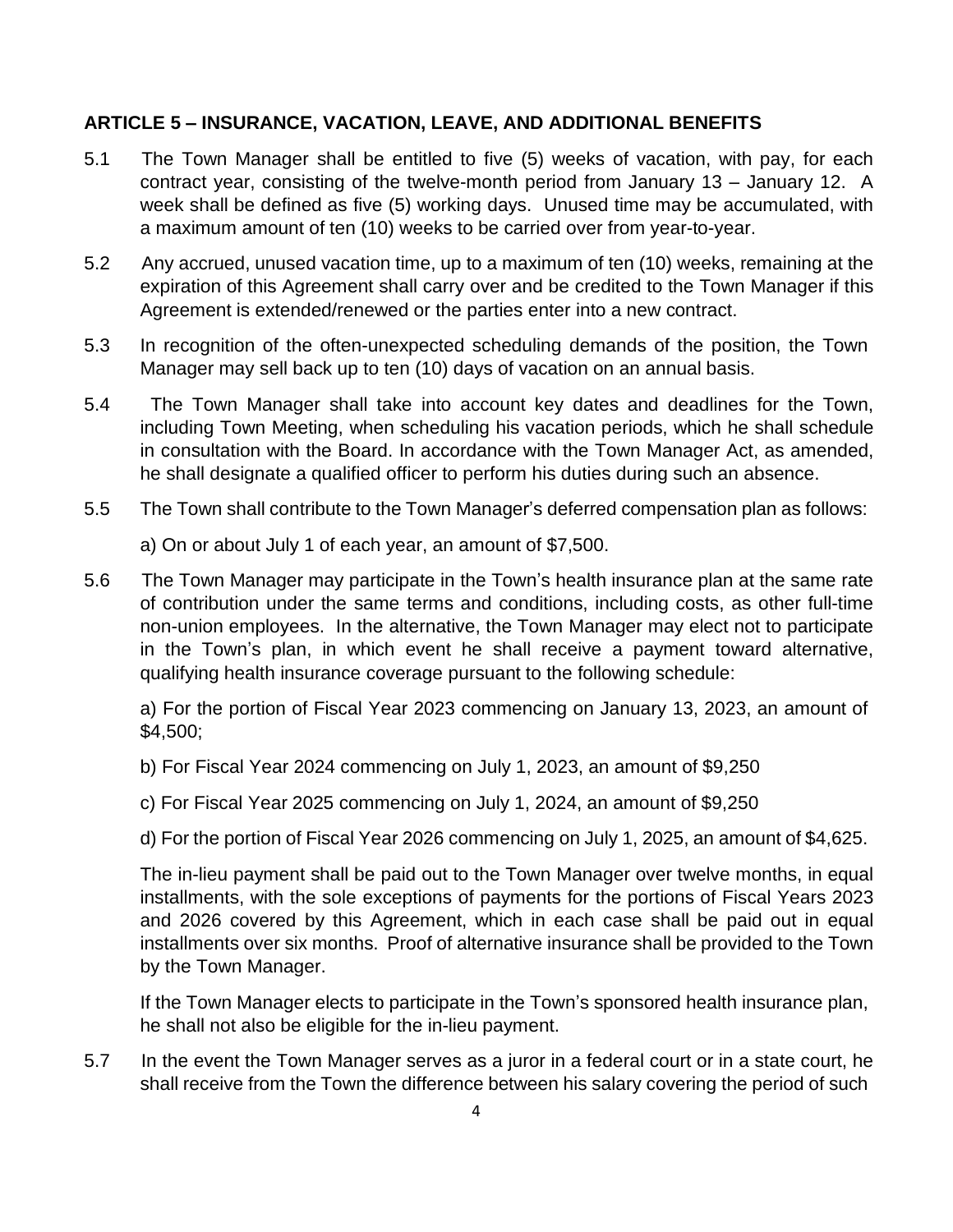service and the compensation he receives for such jury services, exclusion of any travel or other allowance; provided, however, that he shall receive his full pay for the first three days of his service.

- 5.8 The Town shall provide for a disability insurance policy for the Town Manager at the Town's expense, such disability policy to be approved by the Board.
- 5.9 The Town Manager shall be entitled to such other fringe benefits as provided for in the Town bylaws in Article XI, Section 6 unless otherwise specifically provided for in this Agreement. In any contradiction between this Agreement and Title XI, Section 6 of the terms of this agreement shall prevail.
- 5.10 The Town Manager shall be granted 15 sick days per fiscal year during the term of this Agreement, with the sole exceptions of the portions of Fiscal Years 2023 and 2026 covered by this Agreement, for each of which he shall be granted 8 sick days. Unused sick days may be accumulated from year to year up to a maximum of 150 days. These accumulated sick days will have no monetary value or payment upon termination of this Agreement of the services of the Town Manager.
- 5.11 The Town Manager shall receive up to five (5) days of leave per year following the death of a spouse, child, parent, parent-in-law, sibling, aunt, uncle, grandparent or grandchild. At the discretion of the Board, additional days beyond the above-reference five (5) days may be granted.

#### **ARTICLE 6 – PROFESSIONAL DEVELOPMENT**

- 6.1 The Board recognizes its obligations to encourage the Town Manager's professional development as Town Manager and agrees that the Town Manager shall be given adequate opportunity to develop his skills and abilities as a municipal government administrator. Accordingly, the Town will set an annual budget for the purpose of paying for the cost of the Town Manager's attendance (including reasonable travel and living expenses) at such conferences, courses and seminars. Any attendance by the Town Manager at conferences, courses or seminars held out of state shall be approved in advance by the Board – not to exceed the annual budget amount. In addition, the Town shall pay the Town Manager's dues to the Massachusetts Municipal Manager's Association, Government Finance Officers Association, and the International City County Management Association during the term hereof.
- 6.2 Time spent by the Town Manager at ICMA, MMMA, GFOA or other professional conferences shall be considered professional development time, and shall not be charged against his vacation leave.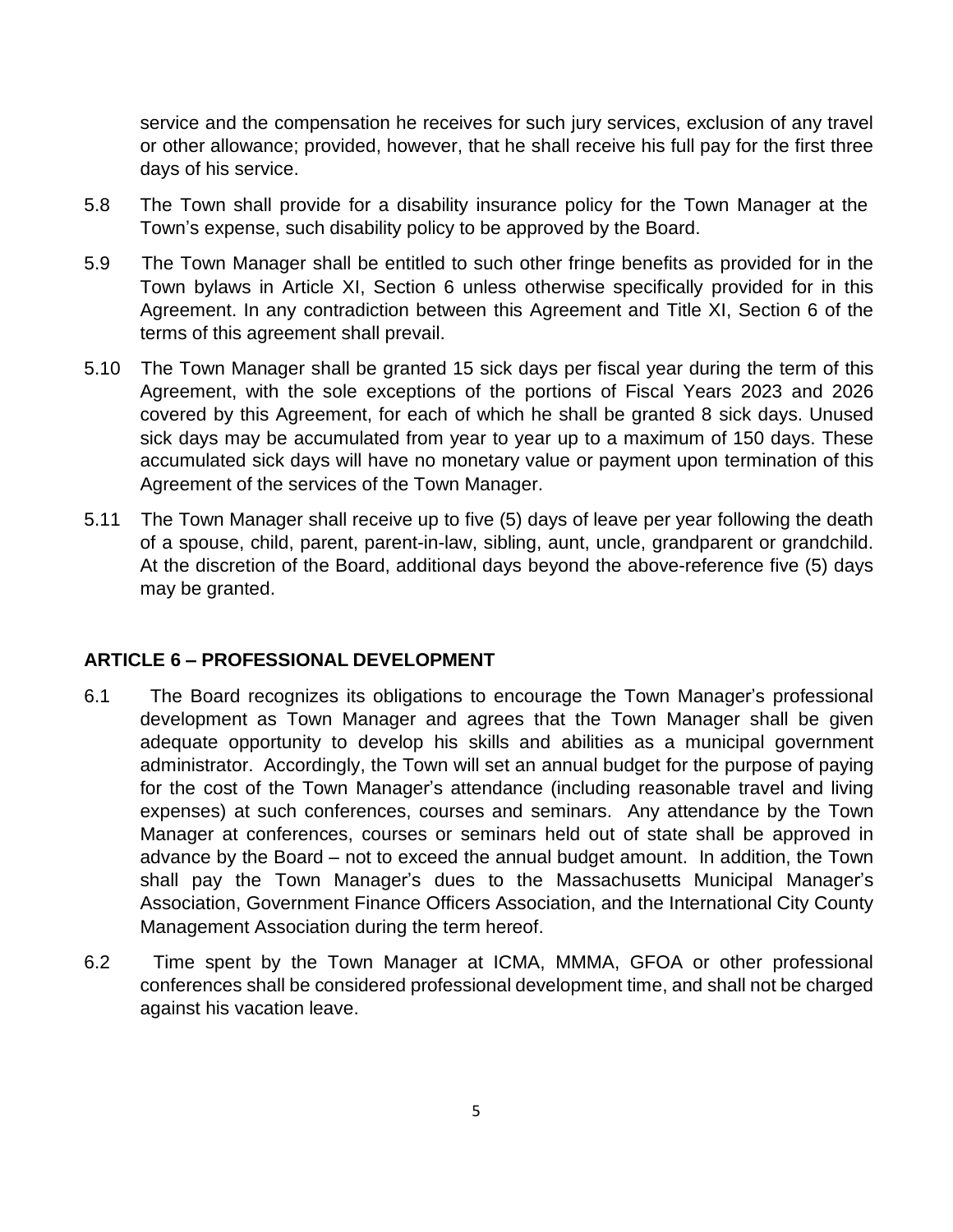# **ARTICLE 7 – REMOVAL, TERMINATION AND SEVERANCE**

- 7.1 The Town Manager may be removed as Town Manager as provided in Section 5 of the Town Manager Act, as amended. In the event of any conflict between this Agreement and the Town Manager Act, including Section 5, the terms of the Town Manager Act, as amended, shall prevail.
- 7.2 If the Town Manager is removed in accordance with Section 5 of the Town Manager Act, as amended, for reason(s) constituting "Just Cause," he shall not be entitled to any severance or other payment except as specifically provided herein or required by law. For the purposes of this Agreement, the term "Just Cause" shall be either of: (a) indictment or conviction of Town Manager of a felony or a crime involving moral turpitude; or (b) gross misconduct in office as Town Manager; or (c) willful refusal to perform his duties under the Town Manager Act, as amended, or under this Agreement, following written demand by the Board that he perform such duties.
- 7.3 If the Town Manager is removed in accordance with Section 5 of the Town Manager Act, as amended, for reason(s) other than for Just Cause as defined in sub-paragraph 7.2, above, then he shall be entitled to a severance payment as follows: a total of six month's salary, as well as pro-rated deferred compensation plan payments, as set forth in sub-paragraph 5.5 (a), above, based on the number of months of that applicable fiscal year he actually worked as of the date of such removal.( For example, if the Town Manager is removed in June, eleven months into the fiscal year, he would receive 11/12 of \$7,500, but if he is removed in July, one month into the fiscal year, her would receive 1/12 of \$7,500.)
- 7.4 Regardless of the reason(s) for his termination, the Town Manager shall be entitled to full payment of any unused vacation time which has been accrued pursuant to the term of this Agreement as of the date of his termination.
- 7.5 The Town Manager may accept any severance payment to which he is entitled in accordance with paragraph 7.3 above, either as a lump sum, or over a period of time coinciding with the number of months of severance pay due, subject to the Town's normal payroll procedures and standard payroll withholding.
- 7.6 Nothing in this Agreement shall limit the authority of the Board to suspend the Town Manager as it deems appropriate, in accordance with the Town Manager Act, as amended. Any suspension may be with or without pay.
- 7.7 The Town Manager may voluntarily terminate his employment with the Town before the expiration of the term of this Agreement by giving written notice of such resignation at least ninety (90) days prior to the effective date thereof. A copy of the resignation shall be filed with the Town Clerk.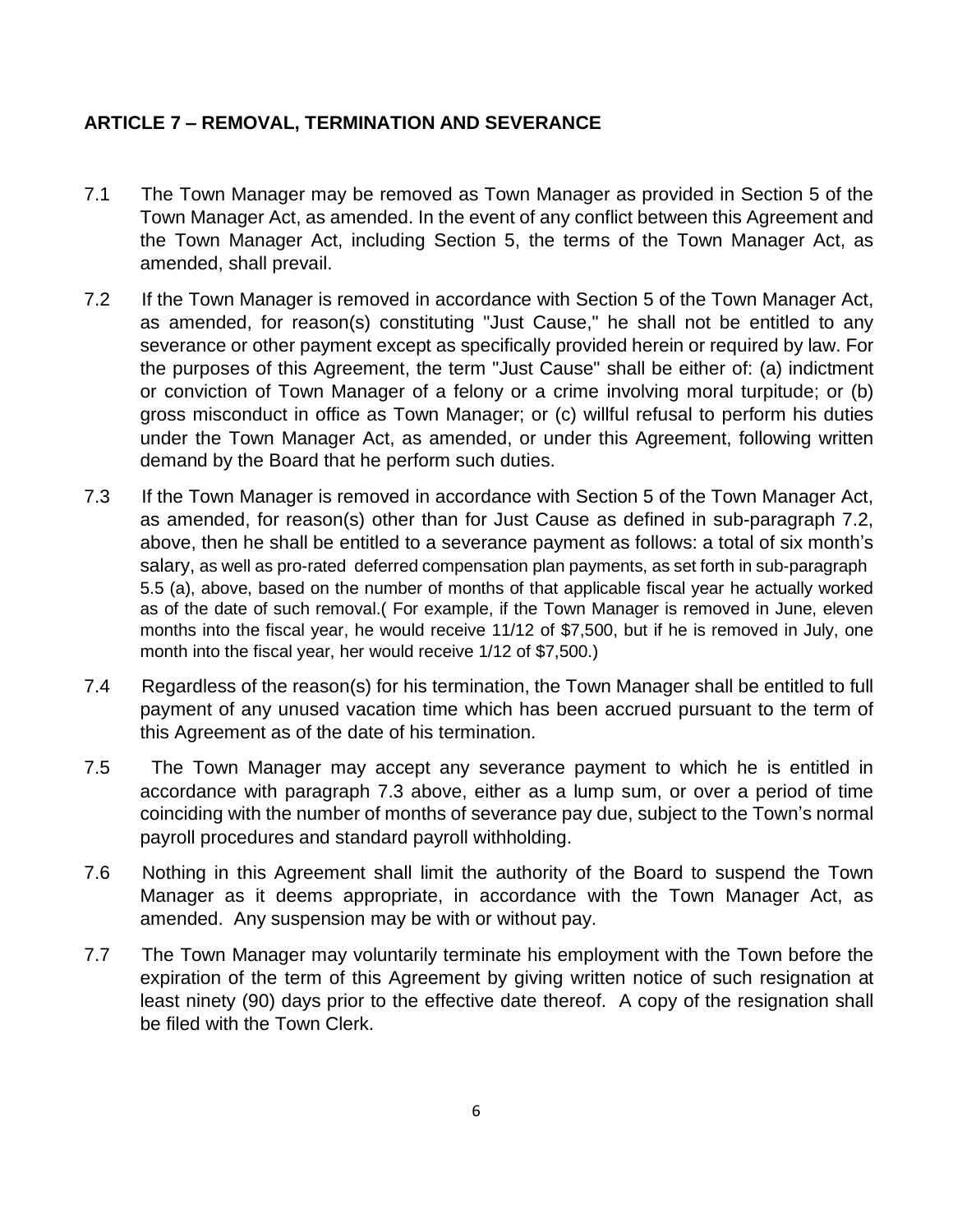#### **ARTICLE 8 – INDEMNIFICATION**

8.1 The Town shall indemnify the Town Manager in accordance with applicable provisions of Massachusetts General Laws chapter 258 and Town policies. Indemnification of the Town Manager shall not apply to any proceeding to terminate his employment pursuant to the Town Manager Act, as amended, this Agreement, or otherwise. The Town Manager agrees to cooperate fully with the Town and the Town's attorneys in any claim, suit, or matter in which the Town is indemnifying the Town Manager. This section shall survive the termination of this Agreement.

# **ARTICLE 9 – GENERAL PROVISIONS**

- 9.1 The Town shall at no time during the Term of this agreement reduce the salary, compensation, or other benefits of the Town Manager, except to the degree such a reduction is across the board for all other employees of the Town.
- 9.2 All monetary provision of this Agreement are subject to appropriation of such amounts by Town Meeting.
- 9.3 Except as otherwise provided in this Agreement, any decision or action by the Town relating to this Agreement, or its operation or termination, shall be made by the Board or otherwise as specifically authorized by lawful vote of the Board.
- 9.4 This Agreement constitutes the entire agreement between the Town and the Town Manager regarding the subject matter hereof and may be changed (amended, modified or terms waived) only by a writing executed by the Town and Town Manager. Any notices required or allowed shall be to the Town Manager at his current address listed with the Town, by certified mail, return receipt requested.
- 9.5 This Agreement is governed by, and shall be construed in accordance with, the law of the Commonwealth of Massachusetts and shall be expressly subject to, and governed by the Town Manager Act, as amended.
- 9.6 Except as specifically provided herein, the position of the Town Manager shall not be subject to the provisions of Article XI of the Town By-laws entitled: "Personnel Classification and Compensation Plan."